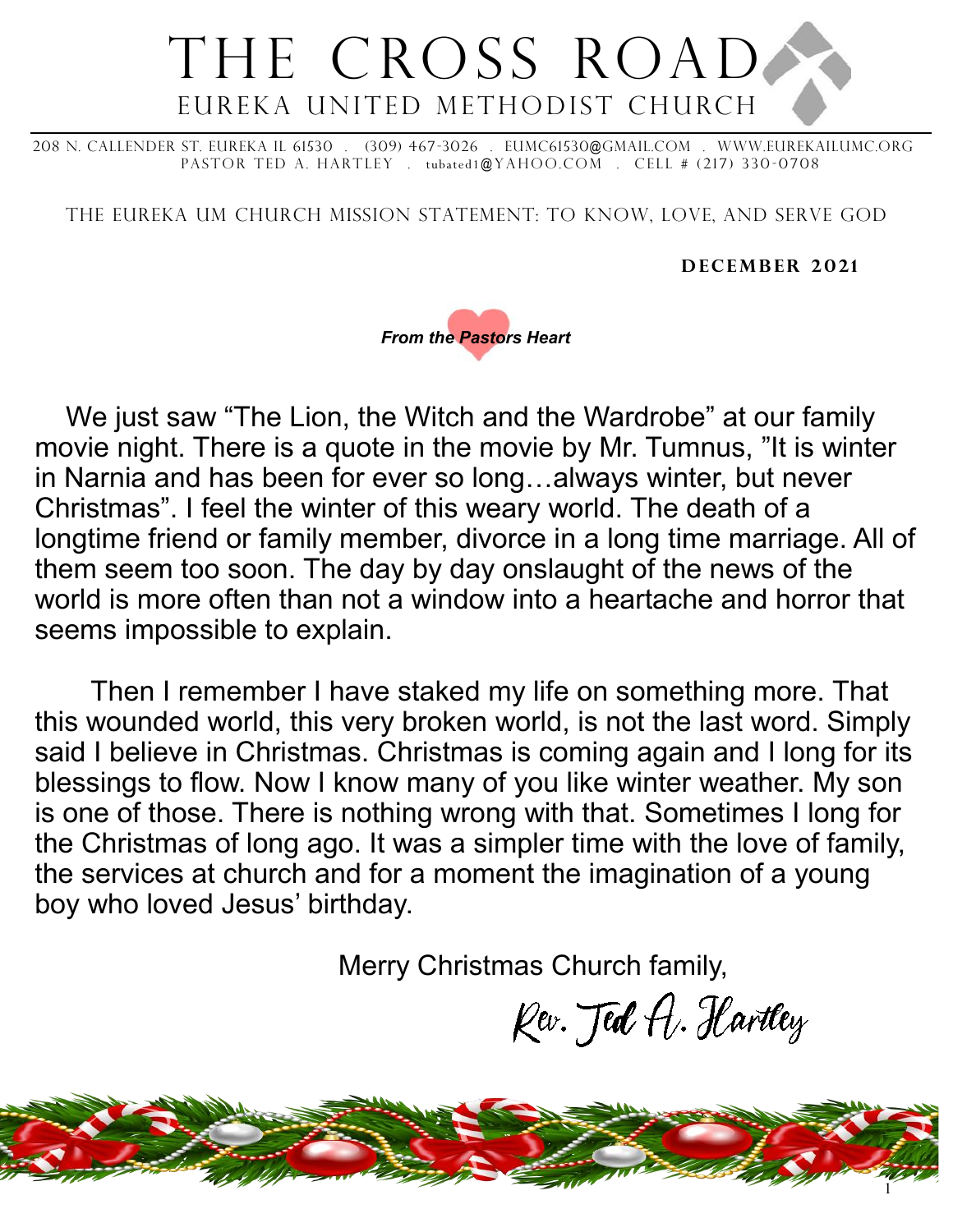#### **ADVENT SERMON SERIES**

**November 28 - 1st Sunday of Advent - Sermon Series: "Almost Christmas"**  "An Altogether Peace", John 14:27

**December 5** - **2nd Sunday of Advent - "**Almost Christmas, An Altogether Hope", 1st Peter 1: 3-5

**December 12 - 3rd Sunday of Advent - "**Almost Christmas, An Altogether Love", Luke 1: 46-55

**December 19 - 4th Sunday of Advent - "**Almost Christmas, An Altogether Joy", Psalm 30:1-5

#### **December 24 - Christmas Eve Worship at 7pm and 11pm**

In 1741, John Wesley preached his famous sermon titled "The Almost Christian" in which he encouraged people to follow Christ wholeheartedly, striving to be altogether Christians. In our sermon series, "Almost Christmas", we will explore through sermon and bible study how we can make the same commitment to Christ during Advent connecting our Wesleyan heritage with the traditional Advent themes of Peace, Hope, Love and Joy.



#### **BIBLE STUDY**

December 1 - 6:30pm December 6 - 11:00am - LAST LUNCH BUNCH UNTIL JANUARY 17, 2022 December 8 - 6:30pm December 15 - Lunch Bunch and Wednesday Night Bible Study groups are invited to Pastor Ted A.'s house at 6:30pm. Refreshments will be served. December 20,22,27,29 - NO BIBLE STUDY

Lunch Bunch—Mondays at 11am **Bible Study 2022** Wednesday Nights—6:30pm

#### **Revelation - Breaking the Code**

Join us starting Monday, January 17 and Wednesday, January 19 to get a clearer understanding about what Revelation says about the End Times.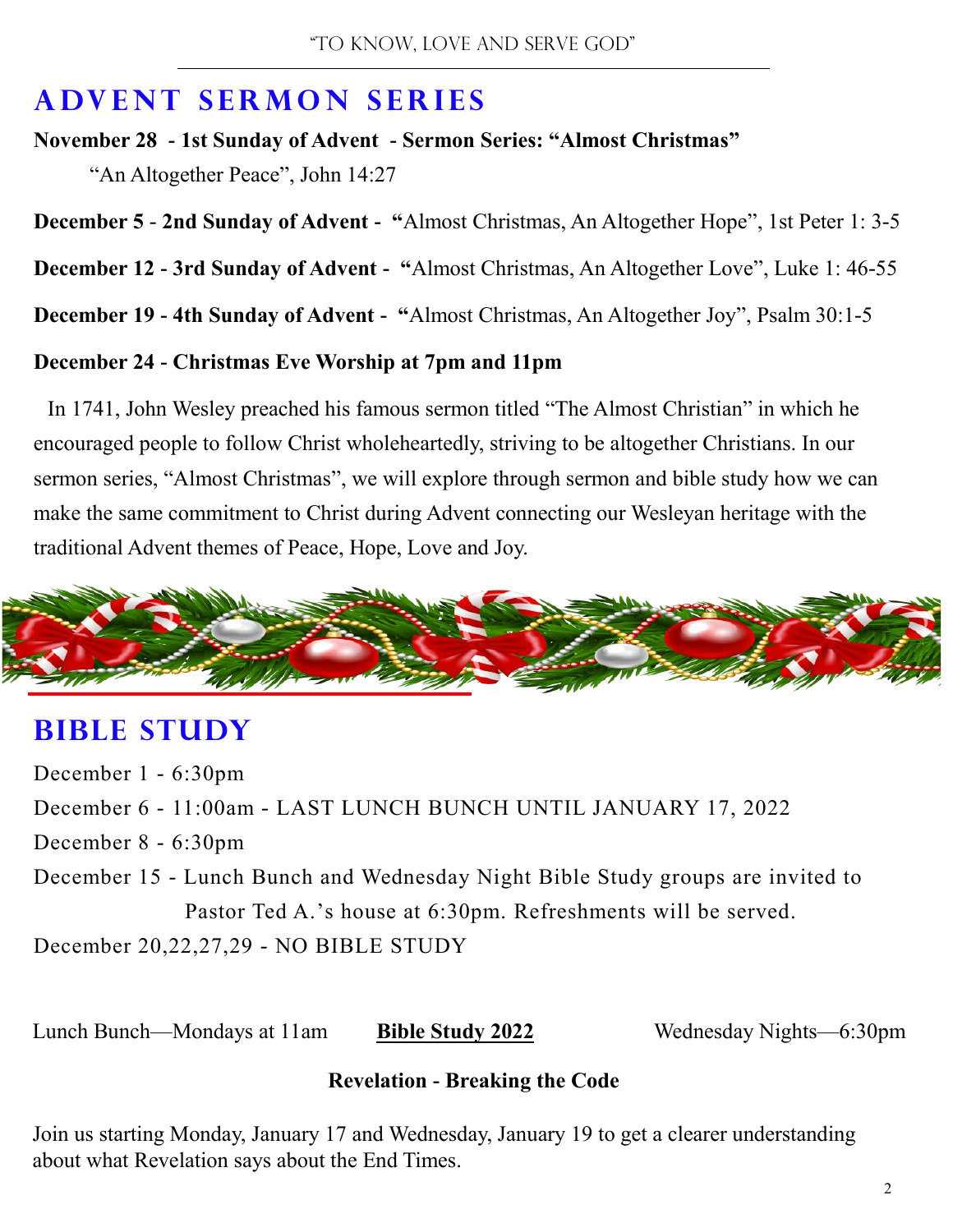# **YOUTH BELL RINGING**

The Youth Group will be at IGA ringing the bells for the Salvation Army on Saturday, November 27th from 4-6pm. 100% of money raised stays in Woodford County! Woodford County Heartline will disburse it among those in need in our community.

#### **Hanging of the Greens**

Advent begins on November 28th. At worship on that Sunday, we will have a special worship service of decorating the church and singing carols. This is always a special service to get us in the mindset for Advent and Christmas.



## **December 22 Peoria Pops Christmas Concert**

Pastor Ted and Stephanie Haney invite you, your family, and your friends to Five Points Caterpillar Performing Arts Center, 360 N. Wilmor Dr, Washington, IL for A Christmas Extravaganza.

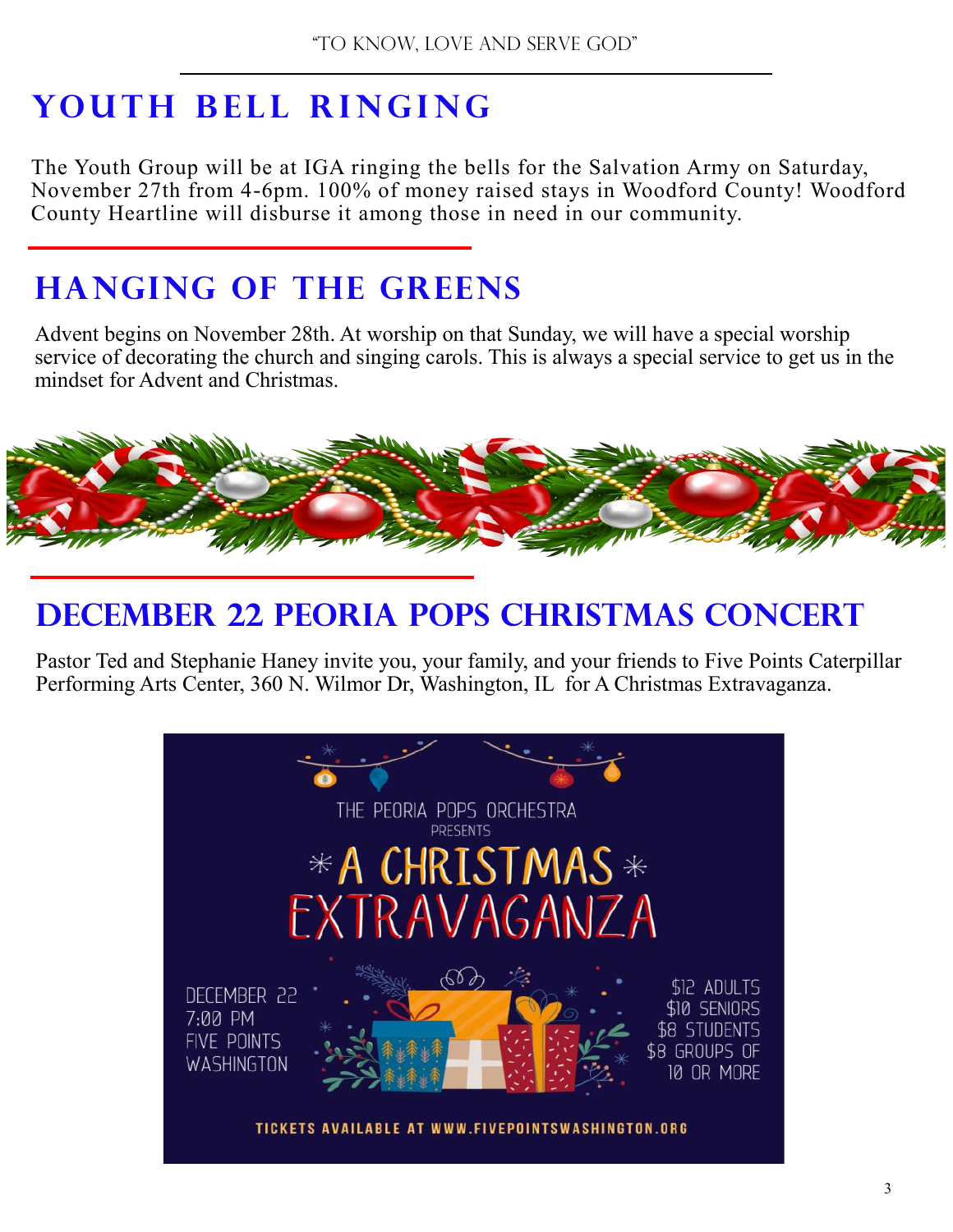#### **EUMC YOUTH**

December 12, 6pm - Christmas party!

December 26 - no meeting tonight



Your support at our Peoria Pops Fundraiser brought in around \$800.00!

New officers:

 President - Kane Schertz V. President - Brody Littlejohn Secretary - Mia Hoelscher Council - Tanner Ellis Blake Littlejohn Jadon Bunting

#### **T h a n k s g i v i n g o f f e r i n g**

Your love for your church shows! The "Thanks" for our church offering was \$2,500.00. God bless all who were able to give so generously!

#### **CHRISTMAS EVE WORSHIP**

7:00pm - Family - Casual with candlelight, Communion, and Praise Band will play the music of the season.

11:00pm - Traditional - Lessons and carols, candlelight and Communion. See Christmas Day begin after service.



For unto us a **child is born**, unto us a son is given, and the government will be upon His shoulders. And He will be called Wonderful Counselor. Mighty God. Everlasting Father. Prince of Peace.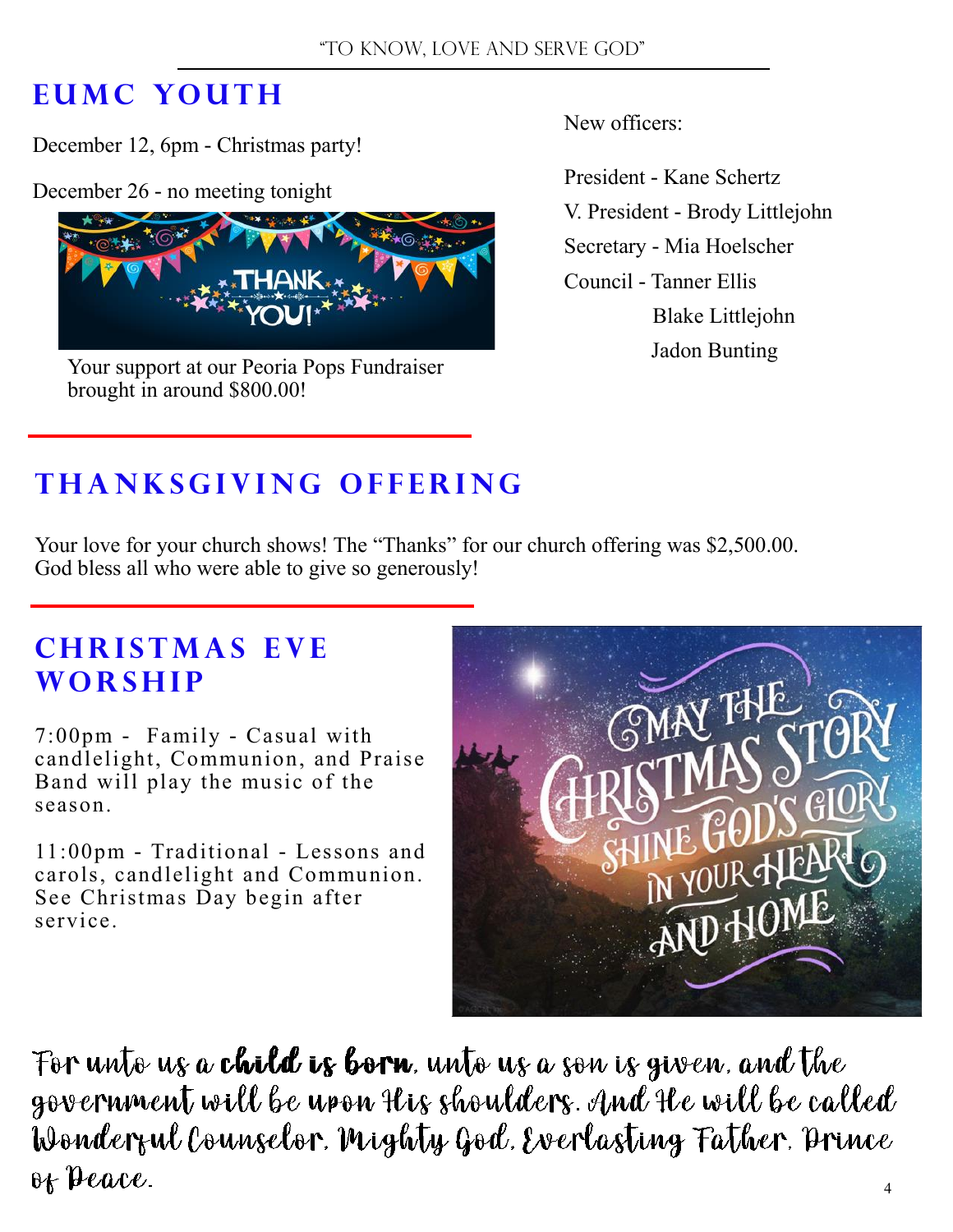## **Birthday Celebrations**

December Birthdays: 4 - Evelyn Collins 8 - Sandi Sylvester 22 - Alice Zimmerman 27 - Stephanie Haney 28 - Julie Steinbeck 30 - Christopher Bunting

30 - Pete Micca

#### **Anniversary Celebrations**

December Anniversaries:

6 - Don and Shirley Litwiller





|  |  | A Savior is Born! |  |
|--|--|-------------------|--|
|  |  |                   |  |

| ن                                          |         | ο                                       |   | а                                | m       | е | ن | е            | s | u        | s |
|--------------------------------------------|---------|-----------------------------------------|---|----------------------------------|---------|---|---|--------------|---|----------|---|
| r                                          | е       | w                                       | a | n                                | P       | q | O |              | u | n        | m |
| I                                          | S       | í                                       | t | g                                | $\circ$ | v | S | t            | × | У        | а |
| S                                          | O       | S                                       | h | е                                | P       | h | е | r            | d | S        | n |
| a                                          | р       | е                                       | ı | ı                                | n       | í | р | Ο            | Ο | d        | g |
| V                                          | У       | m                                       | а | S                                |         | е | h | q            | í | m        | е |
| $\mathbf{i}$                               | w       | е                                       | Z | $\circ$                          | g       | m | а | $\mathsf{r}$ | У | е        | r |
| Ο                                          |         | n                                       | U | a                                | I       | с | u | $\mathbf{i}$ | n | n        | w |
| r                                          | S       | Ο                                       | f | q                                | ο       | u | b | u            | а | Ο        | t |
| g                                          | r       | O                                       | C | h                                | r       | S | t | a            | b |          | е |
| р                                          | е       | а                                       | с | е                                | í       | u | ı | Z            | е | w        | S |
| t                                          | $\circ$ | О                                       | g | r                                | а       | f | w | e            | р | t        | f |
| manger<br><b>Jesus</b><br>wise men<br>Mary |         | Joseph<br>angels<br>shepherds<br>gloria |   | peace<br>Savior<br>inn<br>stable |         |   |   | g,           | ¢ | C.<br>Ì. |   |

/ U / U ( U )